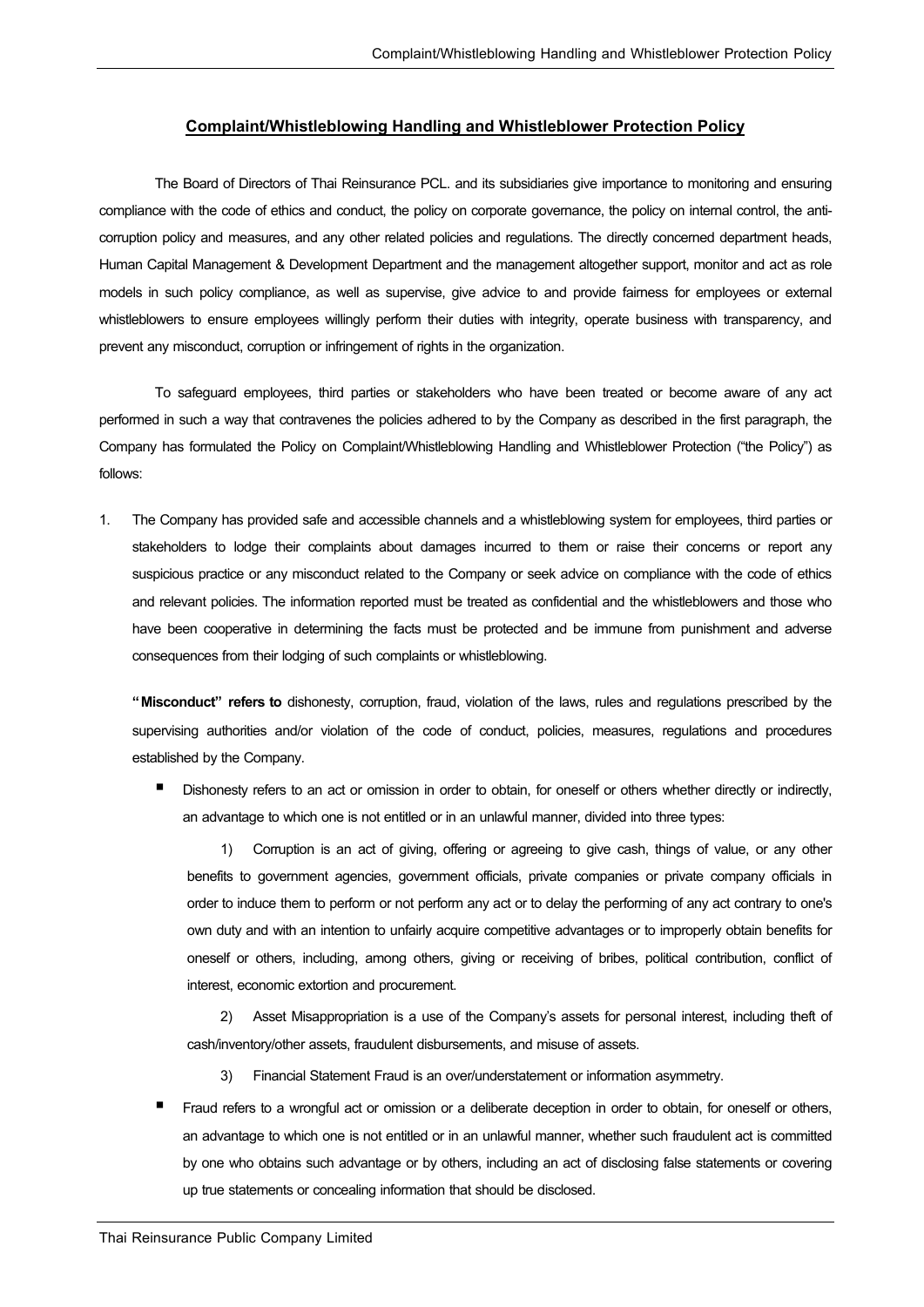- 2. The Company has established adequate and efficient measures/ regulations/guidelines/procedures for this Policy and communicated these to employees, third parties and stakeholders for acknowledgment and putting into practice correctly and properly.
- 3. All directors, executives, and employees must not neglect or ignore any misconduct related to the Company and its subsidiaries which they have become aware of and must report such misconduct through the channels provided by the Company and cooperate in the investigation to find the truth.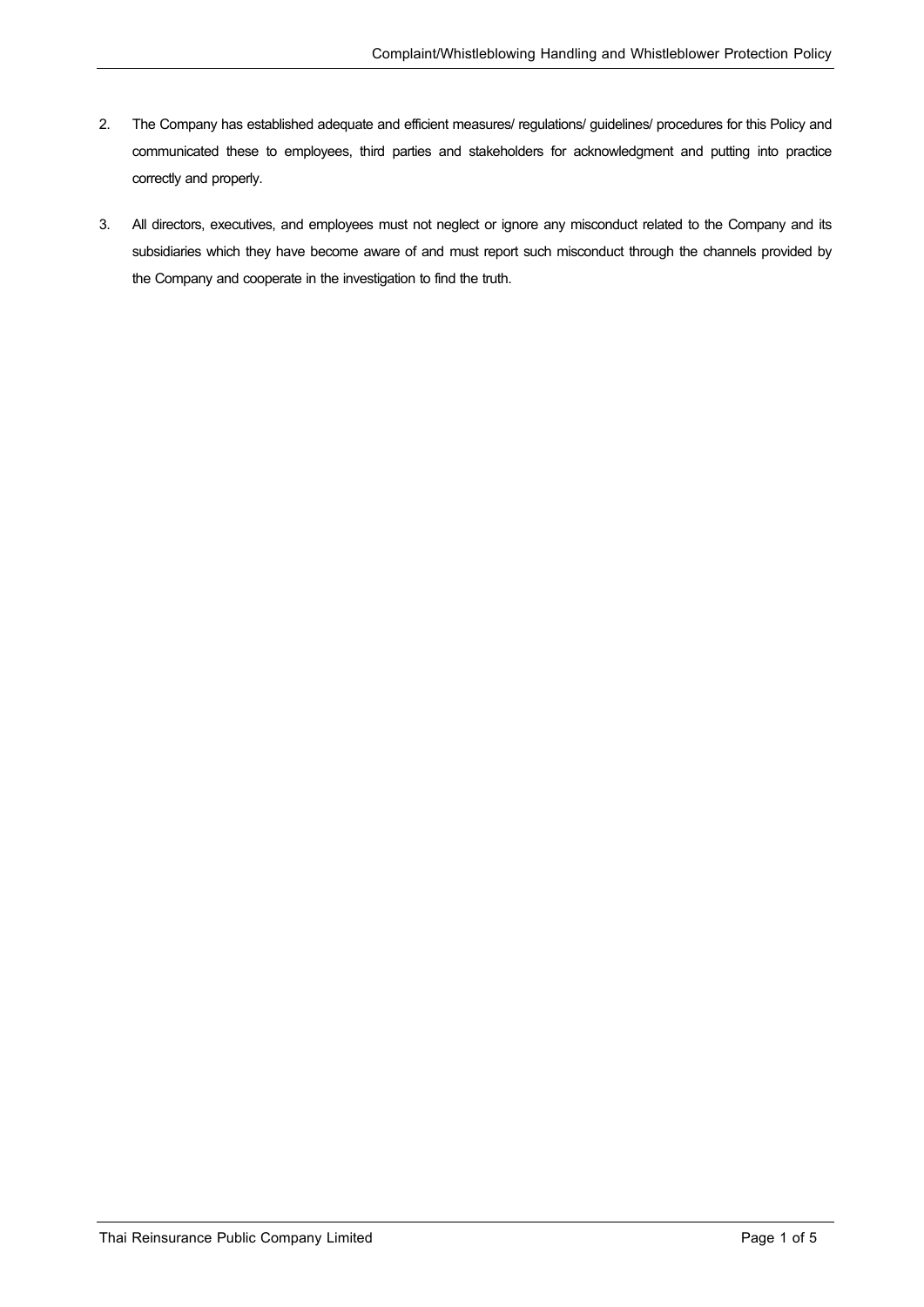# **Procedures for Implementation of the Policy on Complaint/ Whistleblowing Handling and Whistleblower Protection**

### **1. Types of complaints/whistleblowing disclosures that are accepted, addressed and resolved.**

The Company must handle and address the reported complaints to comply with the laws, regulations and corporate governance principles. The following complaints/whistleblowing are covered by this Policy:

- (1) Complaints of breach of the Company's corporate governance principles or code of ethics and corrupt practices;
- (2) Complaints or information that could be useful for investigation into any fraudulent or illegal acts, whether committed internally by the Company's directors, executives or employees or externally by customers, non-life insurance brokers or other stakeholders, which will cause damage to the Company or lead to a loss of benefits to which it is entitled;
- (3) Complaints pertaining to laws, rules and regulations that must be observed by the Company;
- (4) Complaints relating to operational policy and accounting and financial policy established by the Company;
- (5) Complaints about transactions with a conflict of interest or connected transactions of the Company as constituted by the SEC's or the SET's regulations;
- (6) Complaints concerning the Company's financial statements and operational performance that result from malpractices or financial statement frauds;
- (7) Other complaints as determined by the Board of Directors or the Audit Committee.

## **2. Reporting channels**

The Company has communicated on its website the channels for employees, investors, third parties, directors and all stakeholder groups to lodge any complaints or whistleblowing reports covered by this Policy as enumerated in Item 1 above. They can send letters or e-mails on such reports to the Audit Committee Chairman through the Secretary of the Audit Committee as follows:

- Letters must be sent to the Secretary of the Audit Committee at the Company's office; or
- E-mails must be forwarded to whistleblowing@thaire.co.th.

A whistleblower who wishes to lodge a complaint through channel other than the channels and procedures provided by the Company under this Policy may forward his/her report to the Chairman of the Board of Directors through the Corporate Secretary via either a letter addressed to the Corporate Secretary at the Company's office or an e-mail sent to corpsecretary@thaire.co.th.

#### **3. Whistleblowing procedures**

3.1 Whistleblowers should lodge their complaints or report their disclosures through the channels provided and clearly give their identification such as names, issues reported, and contact information. The Company, however, reserves the right not to accept any anonymous complaints.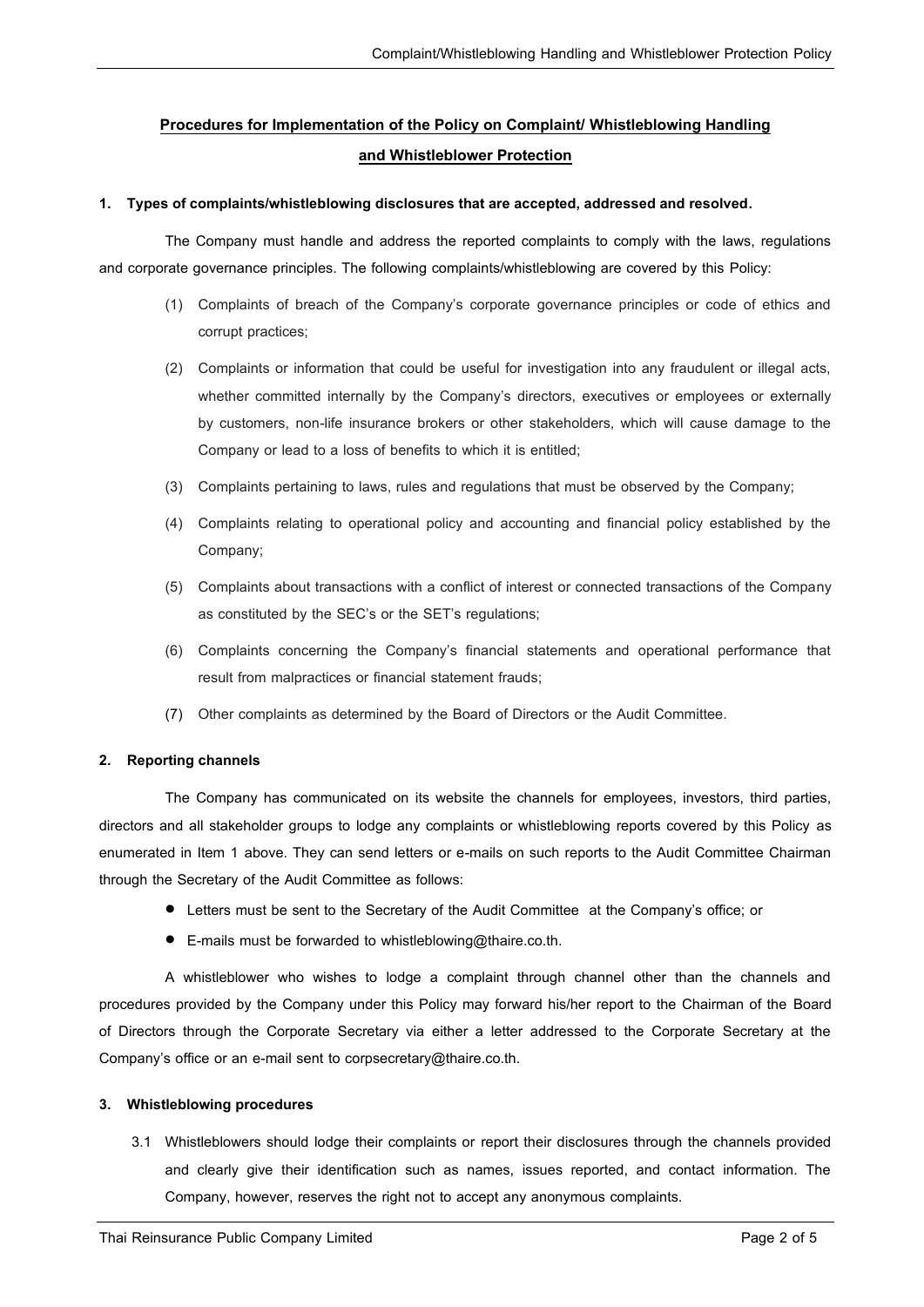3.2 Whistleblowers should indicate the suspected persons' names and describe the suspicious practices as well as all details that could be helpful to an investigation. They also need to provide their names and contact information such as e-mail addresses or telephone numbers so as to ensure their disclosures are made in good faith without any intention to malign or cause damage to the others or the Company.

#### **4. The Company's actions**

- 4.1 The Secretary of the Audit Committee screens a received complaint and initially analyzes the facts thereof to determine whether it meets any type of complaints defined in Item 1 and whether the information provided is sufficient before submitting recommendation to the Audit Committee Chairman who must preliminarily decide whether the information given is sufficient for further investigation. If so, the complaint must be forwarded to an investigation unit, which does not have any conflict of interest, to find out the truth and give a reply, within seven business days from the date of receiving the complaint, either to inform that the complaint is accepted for further investigation or to request additional information from the whistleblower.
- 4.2 The investigation unit conducts an investigation and reports the investigation results, together with recommendations on remedial action or punitive action (if any) within 90 days, except in case of force majeure.
- 4.3 The Secretary of the Audit Committee submits the report on investigation results and punitive action (if any) to the Audit Committee for consideration and approval within the purview of the Company's regulations and the relevant laws.
- 4.4 The Secretary of the Audit Committee informs the whistleblower of the investigation results and the Company's actions within seven business days from the date of approval as in Item 4.3.
- 4.5 The Audit Committee secretariat unit and the investigation unit must not provide information concerning the complaint, the investigation and the investigation results to persons having a conflict of interest such as chief executive officer and/or top executives, in case of which the report must be submitted directly to the Audit Committee Chairman.

#### **5. Confidentiality and whistleblower protection**

- 5.1 The Company must provide protection of rights and fairness for the complainants/whistleblowers who act in good faith by protecting them from negative consequences and keeping their names, addresses or any information confidential and undisclosed to other non-related persons, except for disclosure required by a legitimate order, the court's order or order of the regulatory body.
- 5.2 The Company's employees who perform their duties with integrity, transparency, resistance to corruption, and compliance with the Company's policy must be protected against punitive action, termination of employment, demotion, reassignment to an inferior job/workplace, work suspension, and intimidation/disturbance, although doing so will result in the Company losing business opportunities.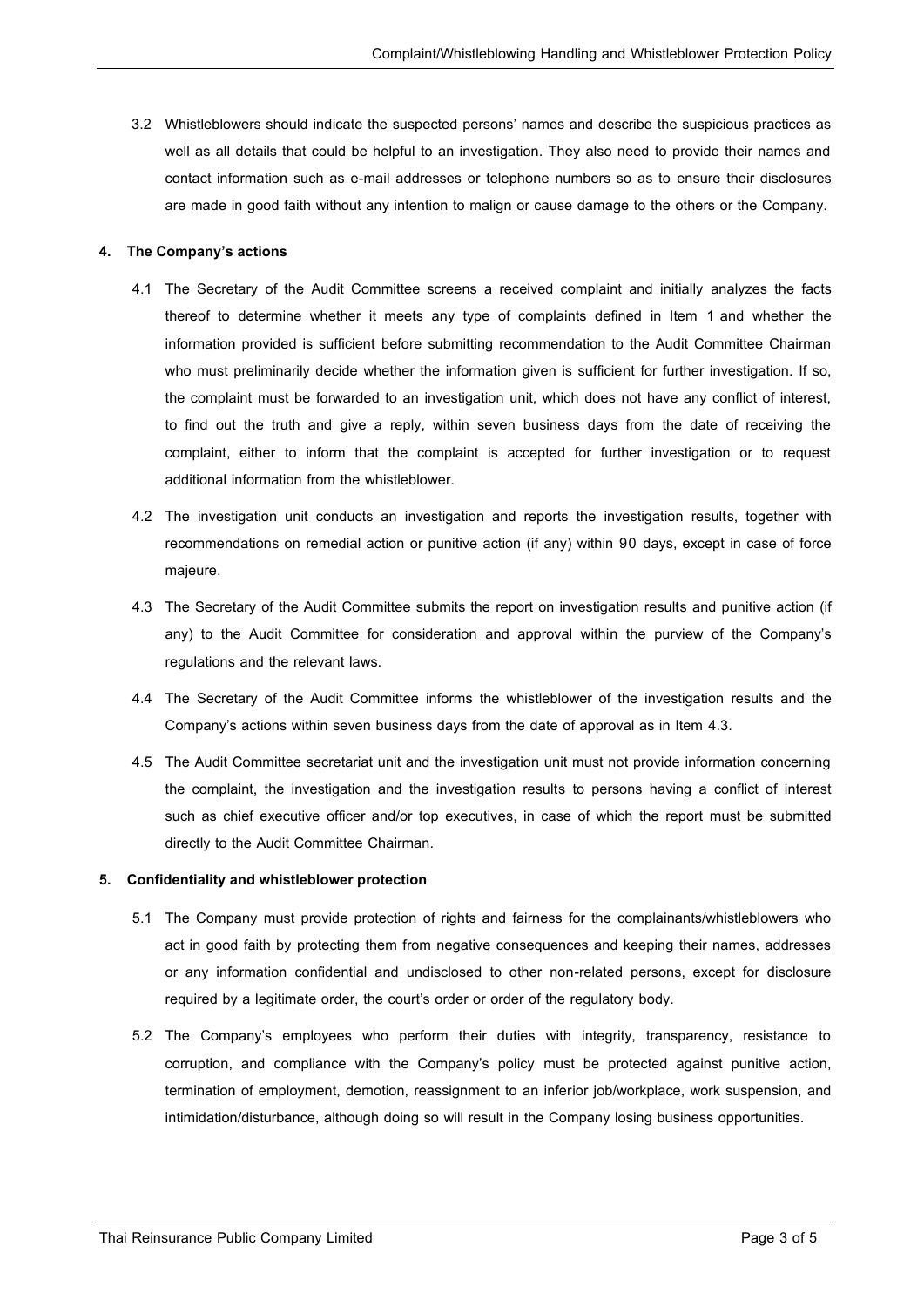- 5.3 No executives or employees of the Company must dismiss, suspend, take disciplinary action against, or threaten to take any action upon the employees who have raised complaints or reported wrongful practices. Those who have taken any such retaliatory action must be subject to disciplinary action.
- 5.4 The complainants/whistleblowers who do not receive fair treatment or suffer the retaliatory action as in Item 5.3 may lodge complaints through the channels provided.

#### **6. Duties and responsibilities**

- 6.1 Board of Directors/Audit Committee/Management
	- 6.1.1 To review and ensure that the Company puts in place the Policy on Complaint/Whistleblowing Handling and Whistleblower Protection and complies properly and efficiently with the Policy.
- 6.2 Secretary of the Audit Committee
	- 6.2.1 To monitor the complaint/whistleblowing reporting channels and give advice on policy and practice guide.
	- 6.2.2 To receive, screen and sort out complaints/whistleblowing reports before passing to the next procedures.
	- 6.2.3 To handle and make sure that all complaints and whistleblowing disclosures covered by the Policy and backed by sufficient information are addressed and resolved under this Policy.
	- 6.2.4 To update the complainants/whistleblowers on the status of their reports so as to demonstrate the importance given to the received information.
	- 6.2.5 To report the performance under the Policy to the Audit Committee.
- 6.3 Investigation unit
	- 6.3.1 The investigation unit consists of internal work units that are knowledgeable and capable of investigating each type of complaints/whistleblowing, namely Human Capital Management & Development Department, Compliance Department and Internal Audit Department or a person or group of persons designated by the Audit Committee Chairman or by the Board of Directors to act as investigative members, as the case may be, and must be independent of the investigated activity.
	- 6.3.2 The investigation unit has duties to examine the facts and to prepare and submit a report on the investigation results and recommendations on punitive action (if any) to the Secretary of the Audit Committee for further reporting to the Audit Committee Chairman.

#### **7. Registration and reporting**

## 7.1 Registration:

The Secretary of the Audit Committee has duties to register the complaints and whistleblowing disclosures received and to prepare a summary report on all received complaints about wrongful practices, both completely investigated and under investigation, for submission to the Audit Committee.